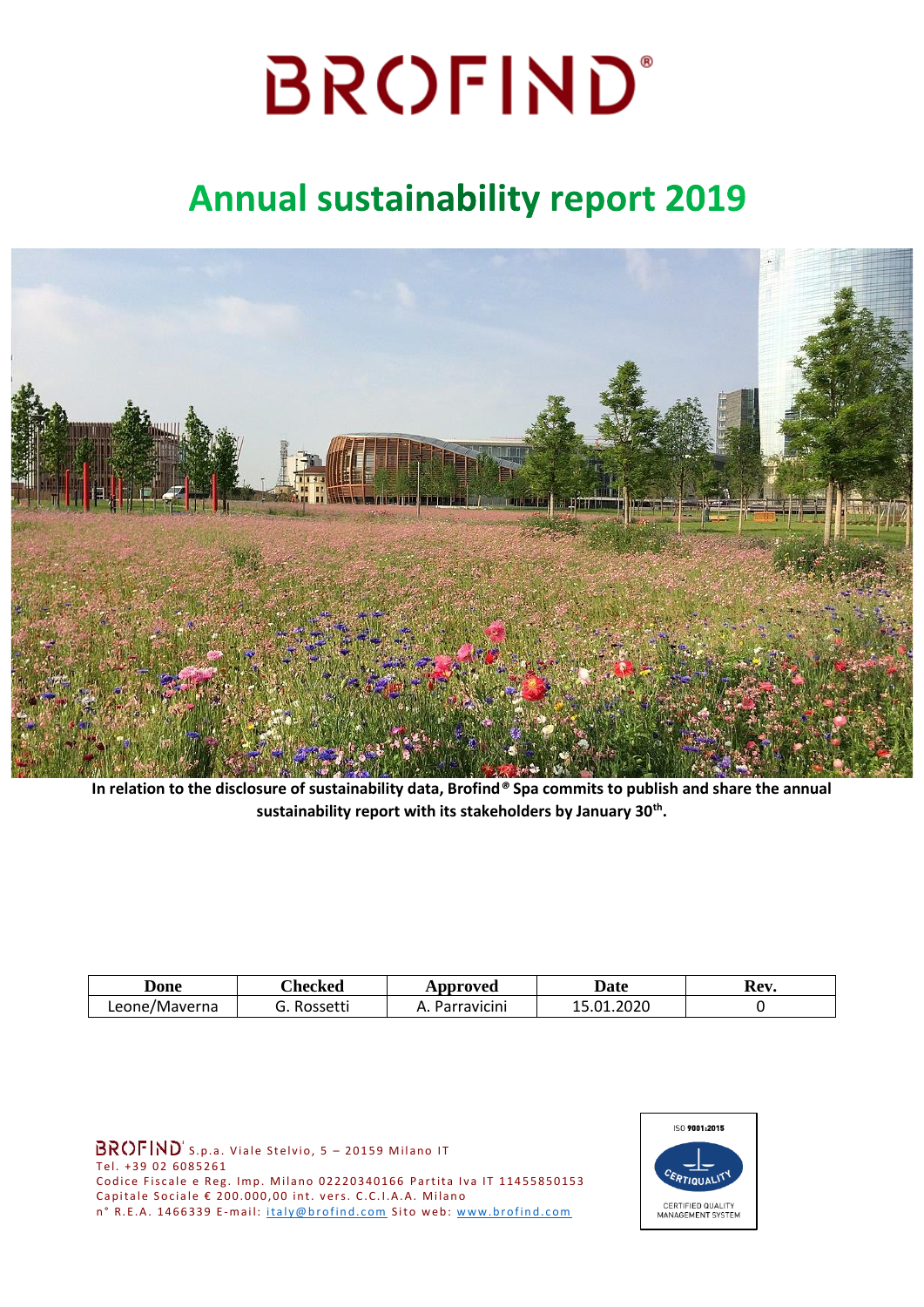### *Global goals for sustainable development*



### **BROFIND'S MISSION**

*We want to share with every potential customer our distinctive technical skills and the long-standing engineering know-how, to face and overcome the ecological limits of the production plants by complying with international industry regulations.*

*Brofind® not only provides turnkey, technologically advanced plants in compliance with BAT, but also takes charge of existing used plants, upgrading them with maintenance, renovation and revamping.*

*Alessandro Parravicini, CEO*

### **VISION**

*The common interest in the respect for the environment, partially in contrast with pure profit, is implemented by creating industrial production systems with a low ecological impact. Guided by this awareness, we develop innovative technological solutions and spread cultural themes with the goal of sustainability as seen by the best interpreters of the Italian, European and global business mission.*

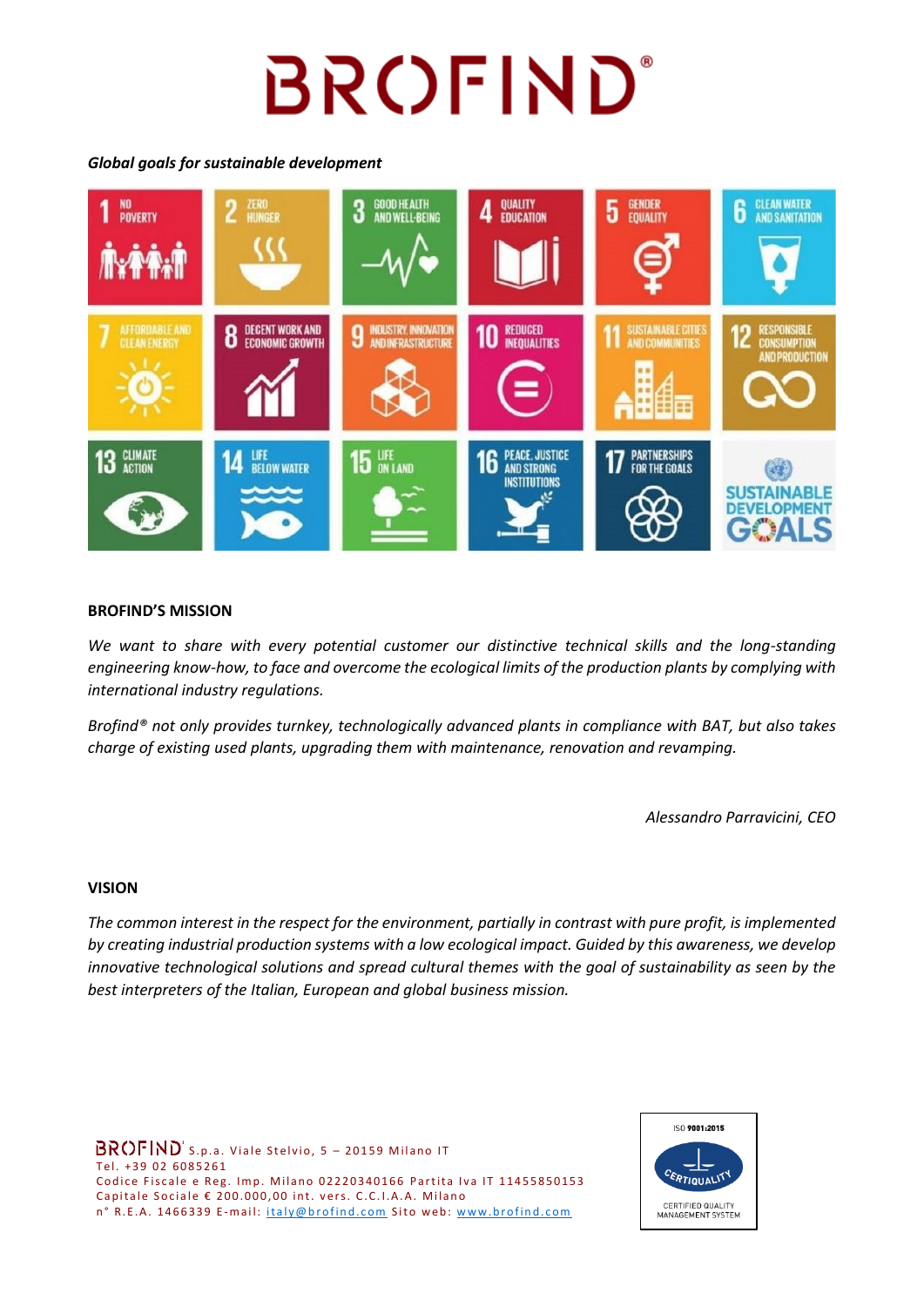### **COMPANY OVERVIEW,**

We supply complete turnkey plants for the **abatement of pollutants in the atmosphere.**

We specialize in the **abatement of VOC, acid fumes, inorganic pollutants** and in building plants for the recovery of the solvent used in your production.

We have been operating worldwide since 1993, coming up with cutting-edge solutionsto **reduce air pollution** and **optimize energy**.

### **The numbers that define us today**

Brofind®, after gaining rapid success, was able to consolidate its results and extend them to highly competitive markets and geographical areas. To better understand the company, we present some significant numbers:





### **Turnover Employees**



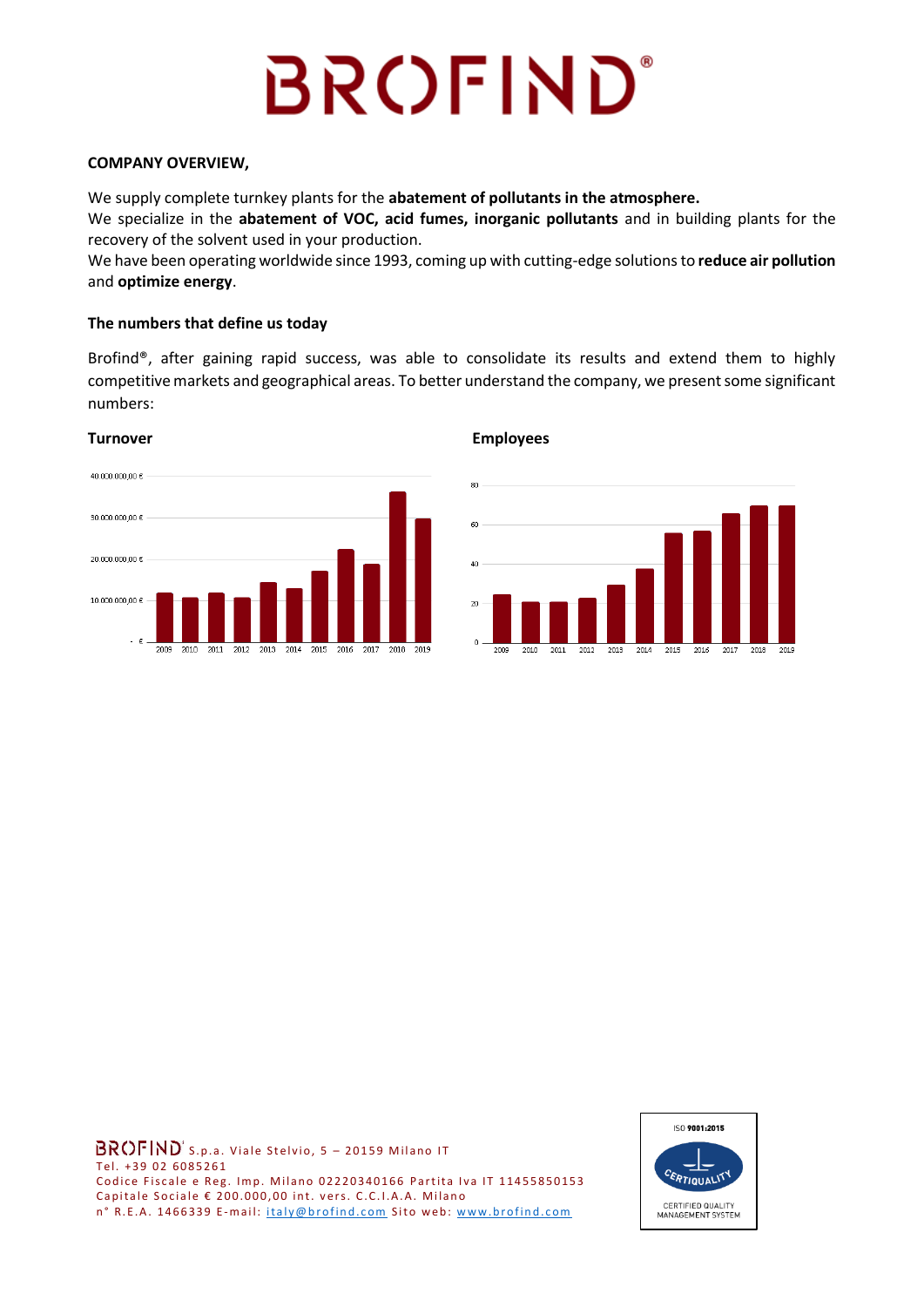

Thanks to Brofind® systems installed all over the world, the following results have been achieved for environmental protection:



### **OUR PLANTS**



Regenerative thermal oxidation plant.

 $BROFIND^s$ s.p.a. Viale Stelvio, 5 - 20159 Milano IT Tel. +39 02 6085261 Codice Fiscale e Reg. Imp. Milano 02220340166 Partita Iva IT 11455850153 Capitale Sociale  $\epsilon$  200.000,00 int. vers. C.C.I.A.A. Milano n° R.E.A. 1466339 E-mail: italy@brofind.com Sito web: www.brofind.com

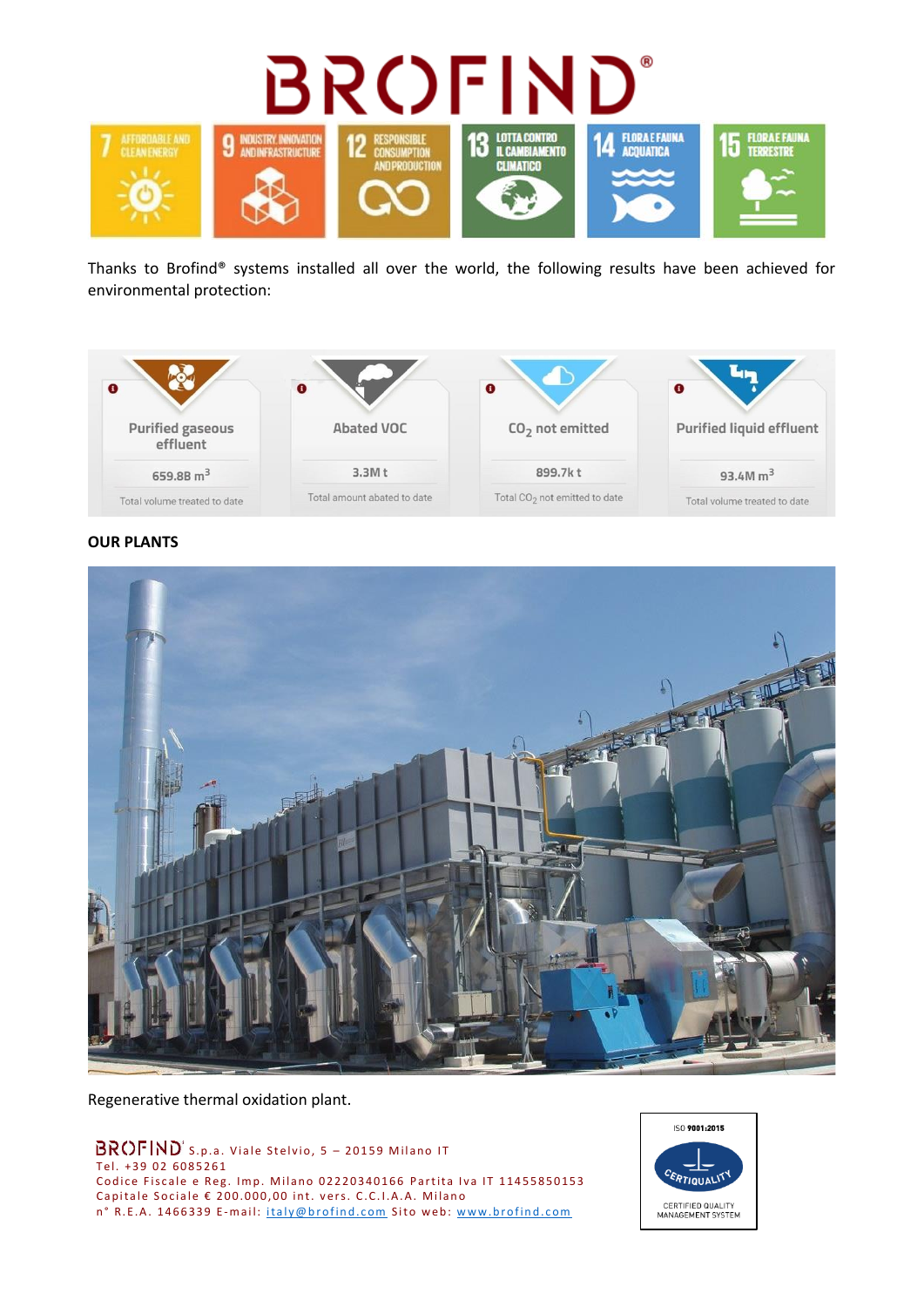

Over the years, Brofind® has been able to attract and consolidate a network of top-level employees and collaborators, creating a solid structure able to follow any type of project, in all its aspects.



### **STAFF**

Teamwork, implemented by qualified professional figures specialized in specific technical fields, is distributed in the following departments that work together synergically:

| Division                  | Women | Men | Total | % Women |  |
|---------------------------|-------|-----|-------|---------|--|
| Sales department          |       |     |       | 0%      |  |
| Process engineering       |       |     |       | 0%      |  |
| Mechanical engineering    |       | 10  | 14    | 28%     |  |
| Electrical - instrumental |       |     |       | 0%      |  |
| Software/automation       |       |     |       | 0%      |  |
| Technical assistance      |       | 10  | 10    | 0%      |  |
| <b>General services</b>   |       |     |       | 81%     |  |
| <b>TOTAL</b>              |       | 35  |       | 27%     |  |

 $BROFIND^s$ s.p.a. Viale Stelvio, 5 - 20159 Milano IT Tel. +39 02 6085261 Codice Fiscale e Reg. Imp. Milano 02220340166 Partita Iva IT 11455850153 Capitale Sociale  $\epsilon$  200.000,00 int. vers. C.C.I.A.A. Milano n° R.E.A. 1466339 E-mail: italy@brofind.com Sito web: www.brofind.com

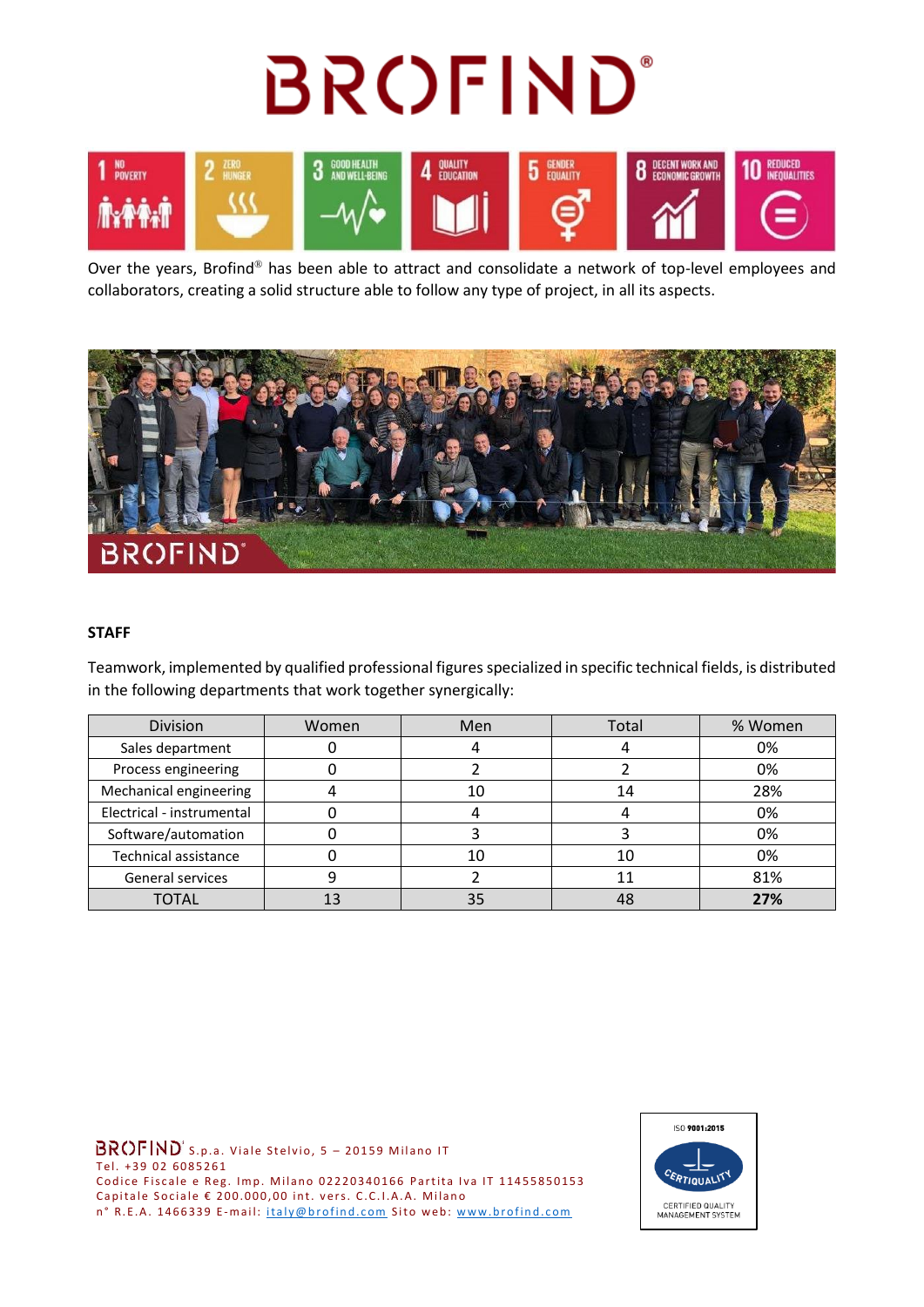### **EDUCATION**

In 2019, approximately 200 hours were committed to the training of Brofind® employees, equivalent to 4.2 hours each.

The implemented courses are aimed at increasing our staff skills. In 2019, we carried out the following courses:

- Italian for foreigners
- Basic French
- Advanced French
- Basic, medium and high risk safety specific training
- Confined spaces safety and DPI 3° Cat specific training
- Fire extinguishing and first aid specific training
- PES-PAV specific training
- "SEVESO" specific training

### **WELFARE**

Brofind® has decided to redistribute to all its employees a part of the "wealth" produced by the company itself, through a simple mechanism that can be verified by anyone.

L'obiettivo per il triennio 2019-2021 sarà quello di chiudere il bilancio con un utile > 1% del valore dei suoi ricavi (fatturato attualizzato all'anno in corso). Facciamo un esempio, se i ricavi sono stati di 1.000 e l'utile di 20, essendo l'utile superiore al valore dell'1% dei ricavi, il premio verrà distribuito.

The goal for the three-year period 2019-2021 will be to close the financial statement with a profit > 1% of the value of its revenues (turnover discounted to the current year). For example, if the revenues were 1,000 and the profit was 20, since the profit is greater than the value of 1% of the revenues, the award will be distributed.

### **PHOTO CONTEST**

Since 2020, we launched the first photo contest of Brofind® plants installed around the world and immortalized by our staff on the installation site. Each photograph conveys the confidence we have in our mission to make the world more sustainable through our atmospheric pollutant abatement technologies.

### **SCHOLARSHIP**

As of 2019, a €5.000 worth scholarship pertaining to Brofind® business activities will be funded each year, to be awarded to a relative or relative-in-law of a Brofind® employee. During the year, applications will be collected, and a special committee will select the most deserving and most in line with the business needs of the moment. The scholarship will consist in 4-6 months internship, depending on the activities, to be carried out at Brofind® Italy, China, Turkey or India.

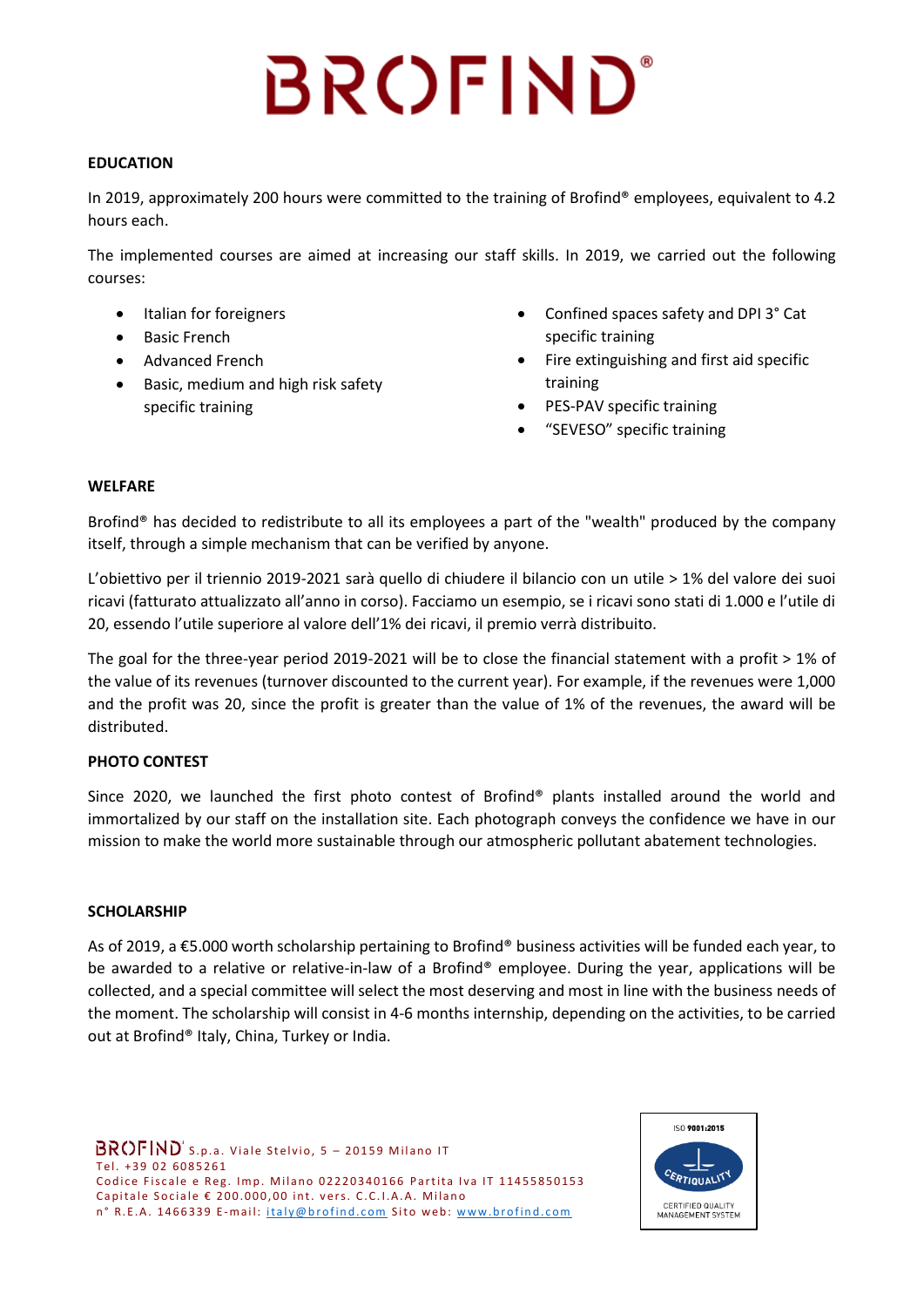### **INCIDENTS**

Incidents rate pertaining the last 5 years:

| Year | Worked<br>hours | <b>Incidents</b><br>hours | Nr. of<br>incidents | Nr. of<br>incidents<br>with lost<br>working<br>days | Nr.<br><b>ULA</b> | <b>TRIR</b><br><b>Total</b><br>Recordable<br>Incident<br>Rate | <b>LTIR</b><br><b>Lost Time</b><br>Incident<br>Rate | IF<br>Incident<br><b>Frequency</b><br>Rate | IG<br>Incident<br>seriousness<br>rate |
|------|-----------------|---------------------------|---------------------|-----------------------------------------------------|-------------------|---------------------------------------------------------------|-----------------------------------------------------|--------------------------------------------|---------------------------------------|
| 2015 | 67.859,28       | 0                         | 0                   | $\mathbf 0$                                         |                   | 0,00                                                          | 0,00                                                | 0,00                                       | 0,00                                  |
| 2016 | 79.838,79       | 1456                      | 4                   | 4                                                   |                   | 10,02                                                         | 10,02                                               | 50,10                                      | 2,28                                  |
| 2017 | 80.928,69       | 0                         | 0                   | $\overline{0}$                                      | 42,2              | 0,00                                                          | 0,00                                                | 0,00                                       | 0,00                                  |
| 2018 | 86.234,88       | 0                         | 0                   | $\overline{0}$                                      |                   | 0,00                                                          | 0,00                                                | 0,00                                       | 0,00                                  |
| 2019 | 88.582,00       | 0                         | 0                   | $\mathsf{O}$                                        |                   | 0,00                                                          | 0,00                                                | 0,00                                       | 0,00                                  |

No injuries of any kind were recorded in 2019.